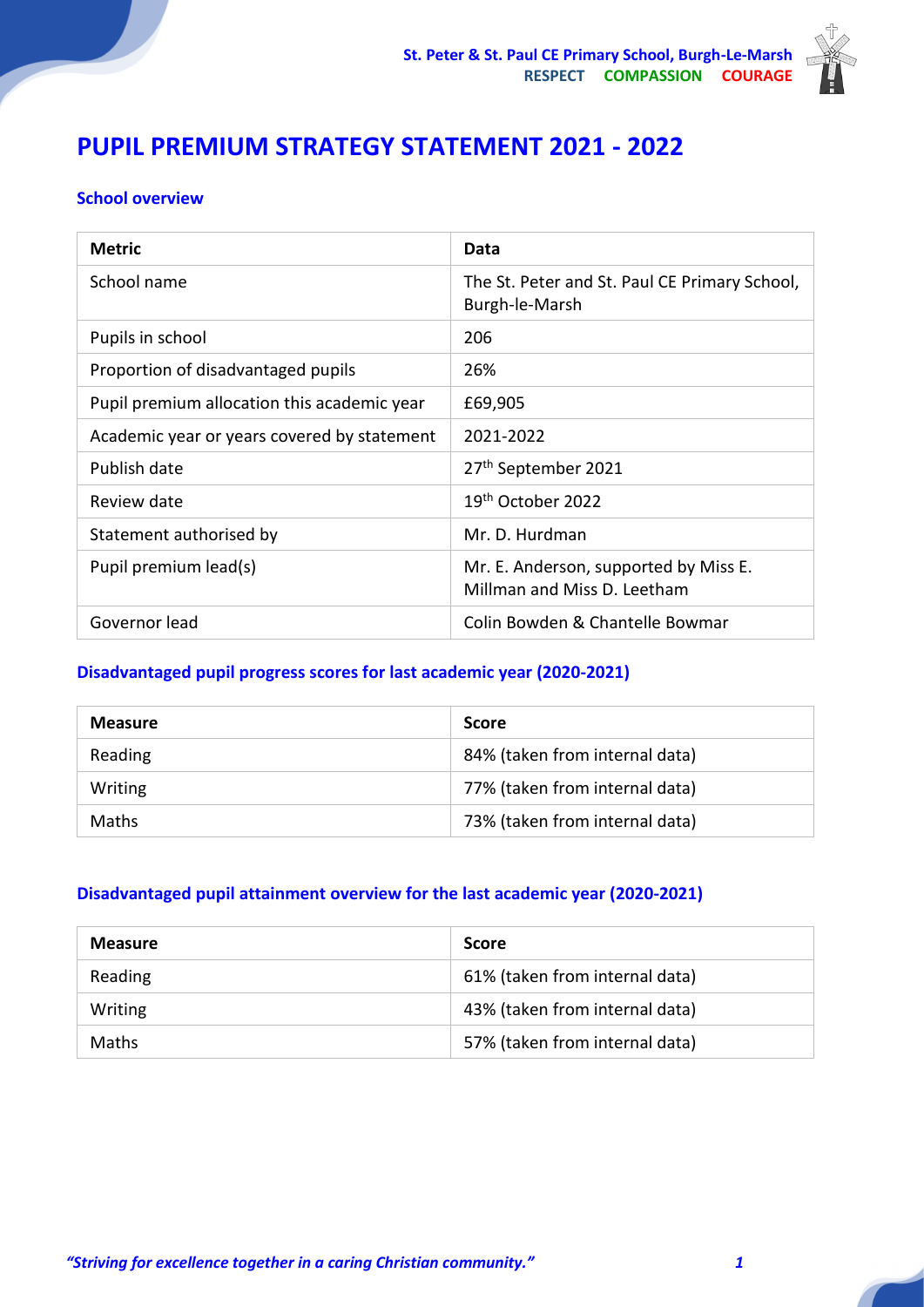

### **Strategy aims for disadvantaged pupils**

| <b>Measure</b>                                   | <b>Activity</b>                                                                                                                                                                                                                                                                                                                               |
|--------------------------------------------------|-----------------------------------------------------------------------------------------------------------------------------------------------------------------------------------------------------------------------------------------------------------------------------------------------------------------------------------------------|
| Priority 1                                       | Progress and attainment of PuP children improves to be in line<br>with national average/expectation.                                                                                                                                                                                                                                          |
| Priority 2                                       | Emotional, behavioural and attendance needs of PuP children<br>are addressed in a timely and effective manner.                                                                                                                                                                                                                                |
| Barriers to learning these<br>priorities address | Improved tracking and monitoring of PuP children's progress<br>and attainment facilitates the use of timely intervention to<br>address, for example, lack of fluency in Reading and difficulties<br>embedding key concepts in Mathematics. Social and emotional<br>issues are less of a barrier to learning – children are ready to<br>learn. |

### **Teaching priorities for current academic year**

| Aim                     | <b>Target</b>                                                                                                  | <b>Target date</b> |
|-------------------------|----------------------------------------------------------------------------------------------------------------|--------------------|
| Progress in Reading     | To achieve national average progress scores in KS2<br>Reading                                                  | <b>July 2022</b>   |
| Progress in Writing     | Achieve national average progress scores in KS2<br>Writing                                                     | <b>July 2022</b>   |
| Progress in Mathematics | Achieve national average progress scores in KS2<br><b>Mathematics</b>                                          | <b>July 2022</b>   |
| Phonics                 | To achieve at least the national average expected<br>standard in the Phonics Screening Check.                  | <b>July 2022</b>   |
| Other                   | To achieve attainment outcomes in line with the<br>national average in Reading, Writing and Maths<br>combined. | <b>July 2022</b>   |

| <b>Measure</b>                                   | <b>Activity</b>                                                                                                                                                                                                                                                                                                      |
|--------------------------------------------------|----------------------------------------------------------------------------------------------------------------------------------------------------------------------------------------------------------------------------------------------------------------------------------------------------------------------|
| Priority 1                                       | Quality First Teaching within the classroom meets the needs of<br>all children, including PuP children.                                                                                                                                                                                                              |
| Priority 2                                       | CPD, training and teaching approaches are evidence-based and<br>lead to long-term sustainable improvement.                                                                                                                                                                                                           |
| Barriers to learning these<br>priorities address | Training and CPD is linked to our school's performance data.<br>There is an accurate awareness of the issues pertaining to our<br>school so that the most appropriate strategies can be put in<br>place to 'narrow the gaps' that exist. Time is set aside to allow<br>staff to develop their professional practice. |
| Projected spending                               | £5,042                                                                                                                                                                                                                                                                                                               |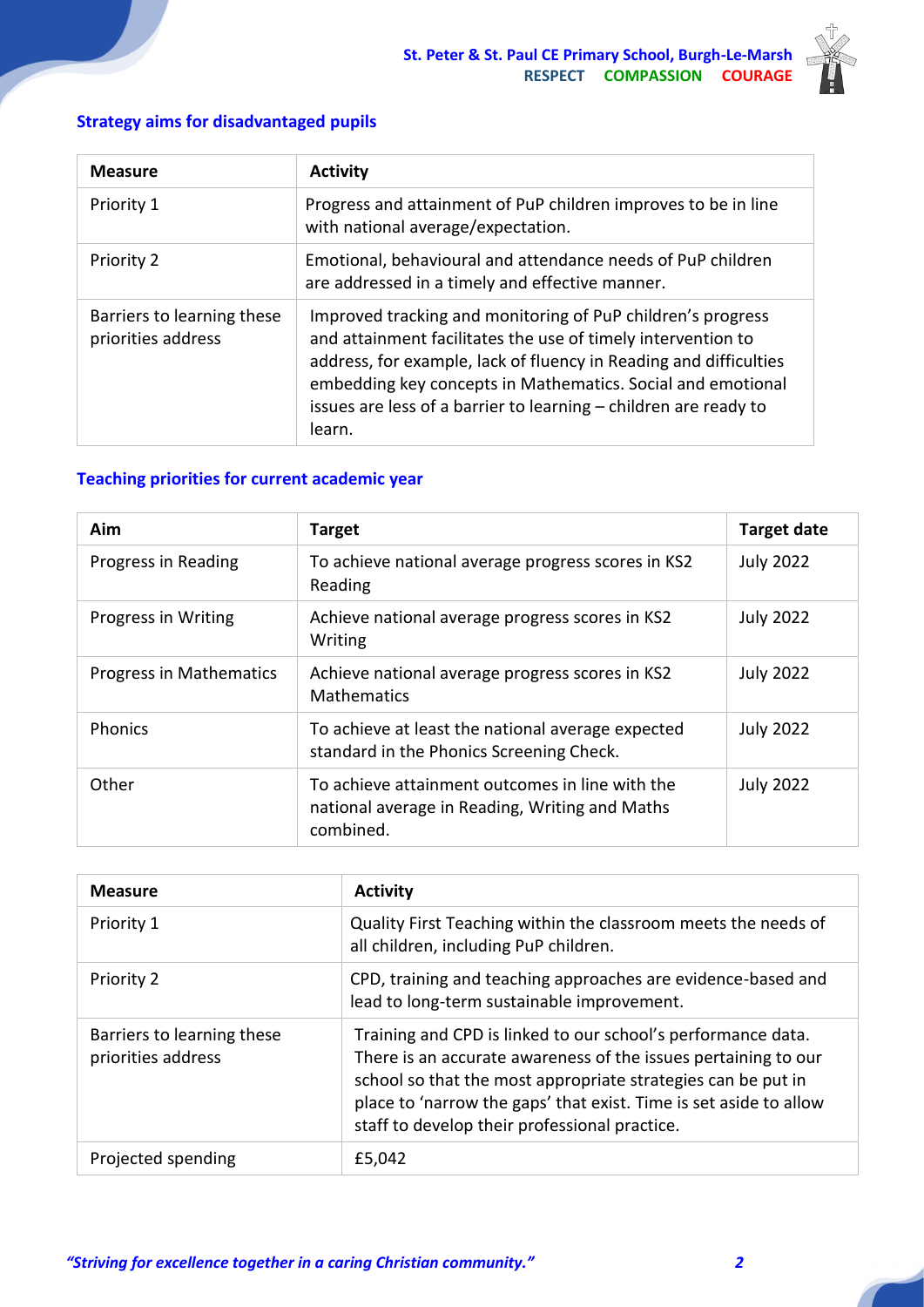

### **Targeted academic support for current academic year**

| <b>Measure</b>                                   | <b>Activity</b>                                                                                                                                                                                                                                                                                           |
|--------------------------------------------------|-----------------------------------------------------------------------------------------------------------------------------------------------------------------------------------------------------------------------------------------------------------------------------------------------------------|
| Priority 1                                       | Establish small group evidence-based maths<br>interventions for disadvantaged children falling behind<br>age-related expectations.                                                                                                                                                                        |
| Priority 2                                       | Evaluate effectiveness of existing small group targeted<br>intervention for reading across the school (e.g. Rapid<br>Reading) and implement additional evidence-based<br>programmes and resources if necessary.                                                                                           |
| Priority 3                                       | Improve progress for high attaining children through<br>small group evidence-based interventions in Maths and<br>English.                                                                                                                                                                                 |
| Priority 4                                       | Improving the learning environment for intervention<br>work by investing in two outdoor pods and additional<br>furniture for space around the school.                                                                                                                                                     |
| Priority 5                                       | To improve the ICT learning resources for home learning<br>and within the school by buying additional Chromebooks.                                                                                                                                                                                        |
| Barriers to learning these<br>priorities address | Catch-up in mathematics is an identified area to develop.<br>Further development of reading and language skills with<br>increased access to the rest of the curriculum. Targeted<br>small-group adult support in lessons supports children in<br>the implementation of learning acquired outside lessons. |
| Projected spending                               | £55,118                                                                                                                                                                                                                                                                                                   |

#### **Wider strategies for current academic year**

| <b>Measure</b>                                   | <b>Activity</b>                                                                                                                                                                                            |
|--------------------------------------------------|------------------------------------------------------------------------------------------------------------------------------------------------------------------------------------------------------------|
| Priority 1                                       | Create and embed the role of the ELSA (Emotional<br>Literacy Support Assistant) to support children and their<br>families with emotional and social issues that may have a<br>negative impact on learning. |
| Priority 2                                       | Engage as necessary with outside agencies (e.g.<br>Lighthouse Counselling, Education Welfare Officer) to<br>support families with acute needs and attendance issues.                                       |
| Priority 3                                       | To engage all children in activities at break times by<br>providing a play coordinator.                                                                                                                    |
| Priority 4                                       | Providing cultural capital experiences, through financial<br>school trips, keyboard lessons and out of school<br>activities.                                                                               |
| Barriers to learning these<br>priorities address | Improved readiness to learn and support at home and, in<br>some cases, improved attendance.                                                                                                                |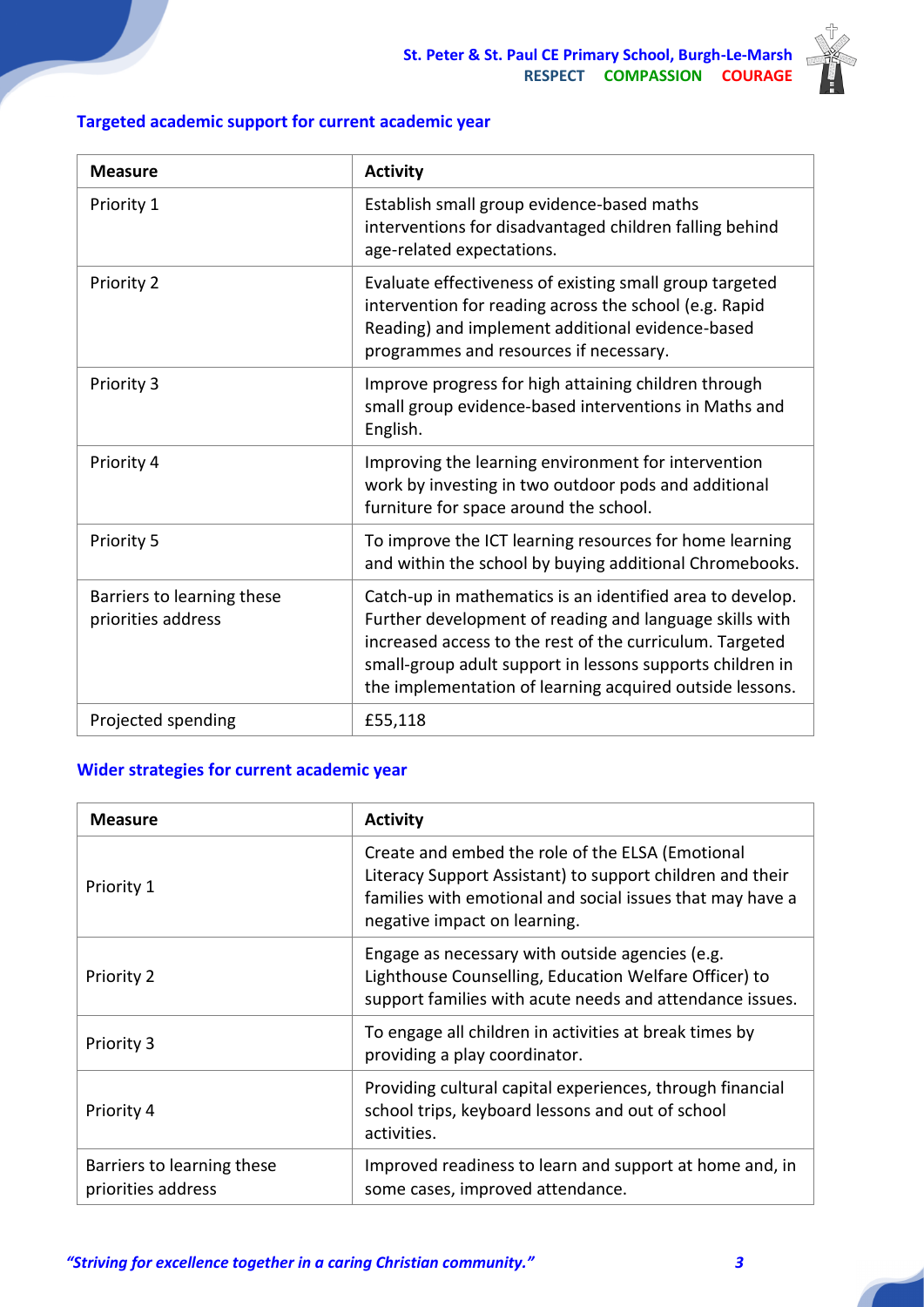

 $£26,262$ 

## **Monitoring and Implementation**

| Area             | Challenge                                                                                                                                                                                   | <b>Mitigating action</b>                                                                                                                                                                                          |
|------------------|---------------------------------------------------------------------------------------------------------------------------------------------------------------------------------------------|-------------------------------------------------------------------------------------------------------------------------------------------------------------------------------------------------------------------|
| Teaching         | Ensuring enough time and priority<br>is given over to all for staff<br>professional development,<br>including sharing CPD and<br>outcomes from implementation.                              | Effective and efficient use of INSET<br>days, cover either arranged in-<br>house or with supply, efficient use<br>of core subject leader/SENDCo<br>release time.                                                  |
| Targeted support | Ensuring the right children are<br>targeted for additional support<br>and that programmes are tailored<br>to their needs. Ensuring effective<br>of intervention is rigorously<br>evaluated. | Maths and English leads and<br>SENDCo monitor the impact of<br>intervention. Pupil progress<br>meetings and assessment schedule<br>focus on impact of interventions<br>and children requiring further<br>support. |
| Wider strategies | Engaging the children (and their<br>families) facing the most<br>challenges and with the most<br>emotional needs.                                                                           | Dedicated point of contact in<br>school is already building excellent<br>links with vulnerable families and is<br>increasingly recognised as the point<br>of contact regarding emotional<br>support.              |

#### **Review: last year's aims and outcomes**

| Aim                                                                                                                  | Outcome                                                                                                                                                                                                                                                                                                                                                                                                     |
|----------------------------------------------------------------------------------------------------------------------|-------------------------------------------------------------------------------------------------------------------------------------------------------------------------------------------------------------------------------------------------------------------------------------------------------------------------------------------------------------------------------------------------------------|
| PuP children narrow the<br>gap to their peers by<br>making accelerated<br>progress in Reading,<br>Writing and Maths. | In 2020-2021 Y1-Y6 assessments showed that a greater number<br>of PuP children made at least expected progress than non-Pup<br>in reading. However, non-PuP in maths and writing made<br>greater progress, which highlights a need.                                                                                                                                                                         |
| Attainment of PuP<br>children is in line with<br>non-PuP peers.                                                      | PuP children attained at a lower rate in the 2020-2021 academic<br>year, with 61% attaining age expectation in reading compared to<br>non-PuP at 70%. Also, in maths 57% of PuP children are attaining<br>the required standard compared to 79% of non-Pup. Lastly,<br>writing has had the biggest knockback with only 43% of PuP<br>children hitting the age expectation compared with 53% of non-<br>PuP. |
|                                                                                                                      | As targeted interventions become embedded and refined, we<br>are looking to see these gaps diminish, particularly if accelerated<br>progress of PuP children is maintained or improves further.<br>Furthermore, with the increased time children will now have in                                                                                                                                           |